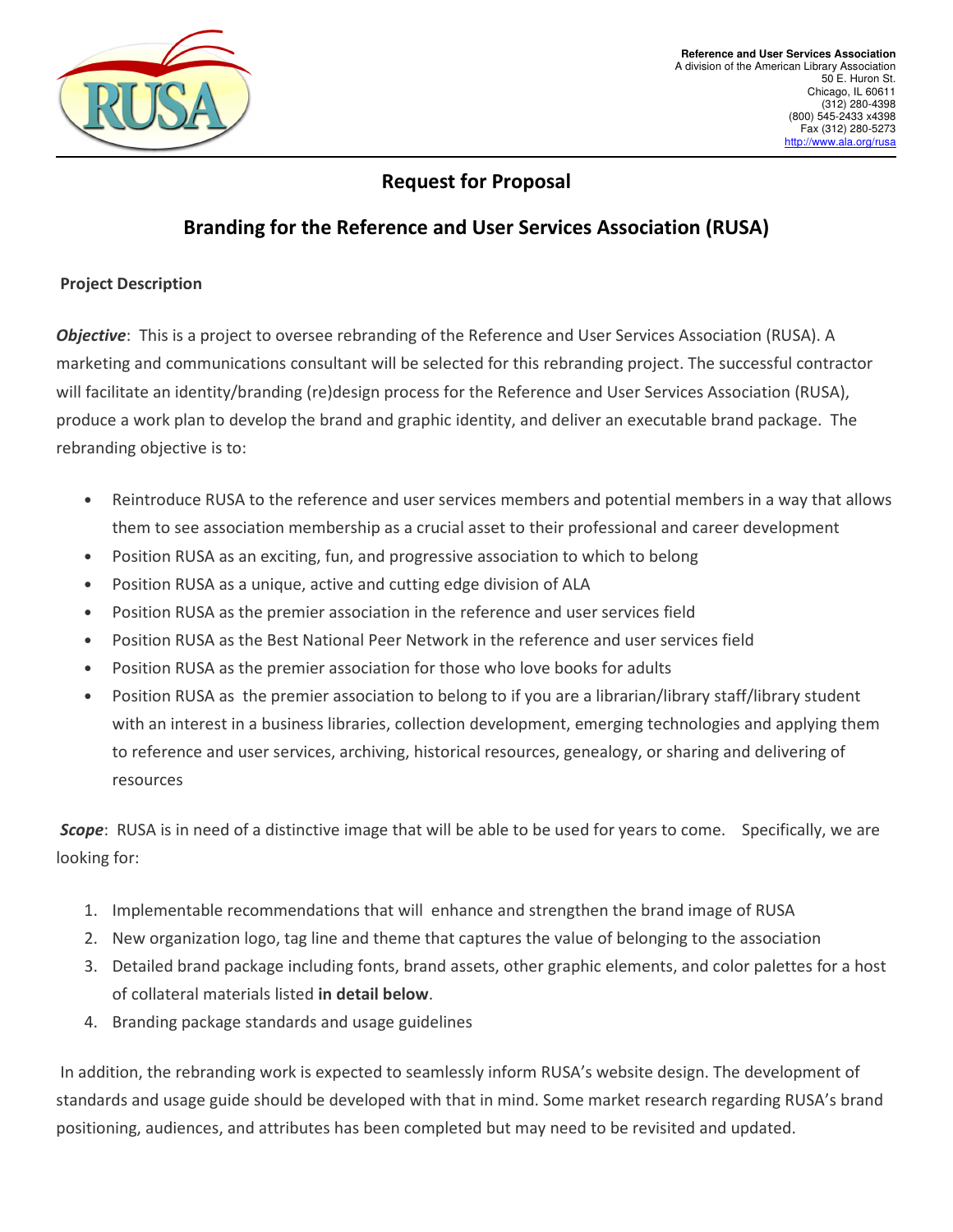### *Estimated Project Duration:*

Timeline:

### Date

| March 14, 2014     | Goal: Proposals Due                                                                                                                     |
|--------------------|-----------------------------------------------------------------------------------------------------------------------------------------|
| March 31, 2014     | Goal: Begin Finalists Interviews                                                                                                        |
| April 7, 2014      | <b>Goal: Consultant Selected</b>                                                                                                        |
| April 28, 2014     | Goal: Committee Formed                                                                                                                  |
| June 28, 2014      | Goal: Consultant Meeting with Committee and RUSA Board during Annual Conference of the<br>American Library Association in Las Vegas, NV |
| July 31, 2014      | Goal: Branding Design Completed                                                                                                         |
| Meeting (date TBA) | August Virtual Board Goal: Project Presentation to Board                                                                                |

*Collateral Materials:*

1. New RUSA logos and logos for the six RUSA sections

September 1, 2014 Goal: Implement branding plan

- 2. Detailed brand package including fonts, brand assets, other graphic elements, and color palettes
- 3. Ready-to-use templates for a host of collateral materials including:
	- a) Business stationery—letterhead, business cards, folders
	- b) Testimony templates
	- c) Research/policy white paper template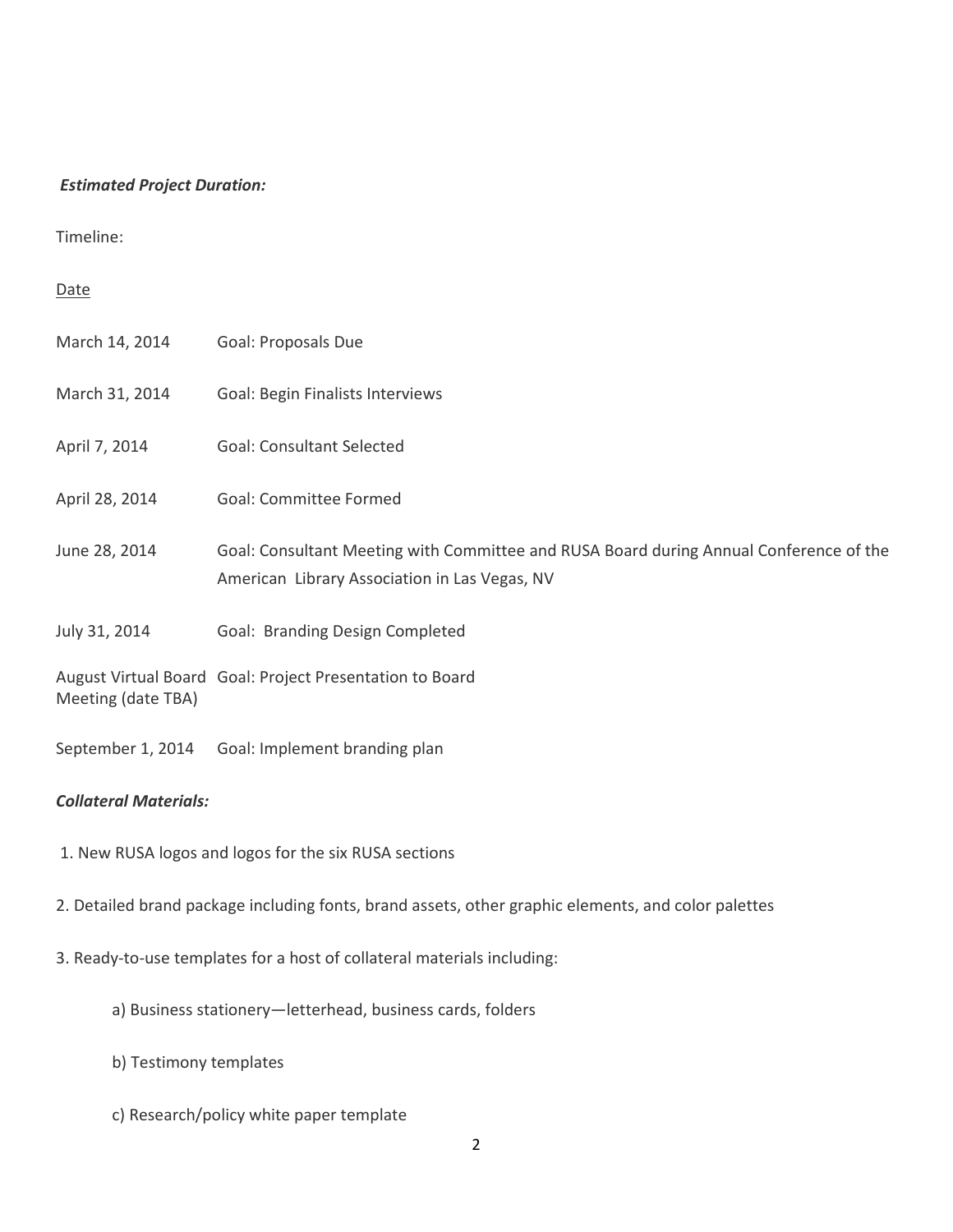- d) Fact sheet template
- e) FAQ brochure template
- f) Membership benefits brochure template that can be applied to RUSA and its sections
- g) Electronic communications templates—membership e-newsletter
- h) Banner for booth/table display
- 4. Branding package standards and usage guide

## **Selection Criteria**

An award, if made, will be to the responsible responder whose proposal is most advantageous to RUSA, taking into consideration price and the other factors set forth in this Request for Proposal. RUSA will not use any other factors or criteria in the evaluation of proposals received.

Proposals will be reviewed and evaluated by a committee made up of representatives of the RUSA sections and committees who will recommend one or more candidates for consideration by RUSA Executive Committee. Criteria for evaluation will include but not be limited to:

- Demonstrated knowledge, skills, and experience in branding design for associations and other non-profits
- Understanding of usability, best practices, and trends
- Ability to meet past clients deadlines and operate within budget
- Recommendations from past clients.

Proposals should include:

- The name, title, contact details and resumes of the person(s) who are submitting the proposal and who, if needed, can be approached for clarification on the submitted
- A list of personnel who will work on this project, including their education, experience and qualifications.
- Summary of branding experience; include examples that illustrate the process from research to package delivery.
- Proposed approach, detailed work plan, and timeline that describes how you will implement the design and development process for this project.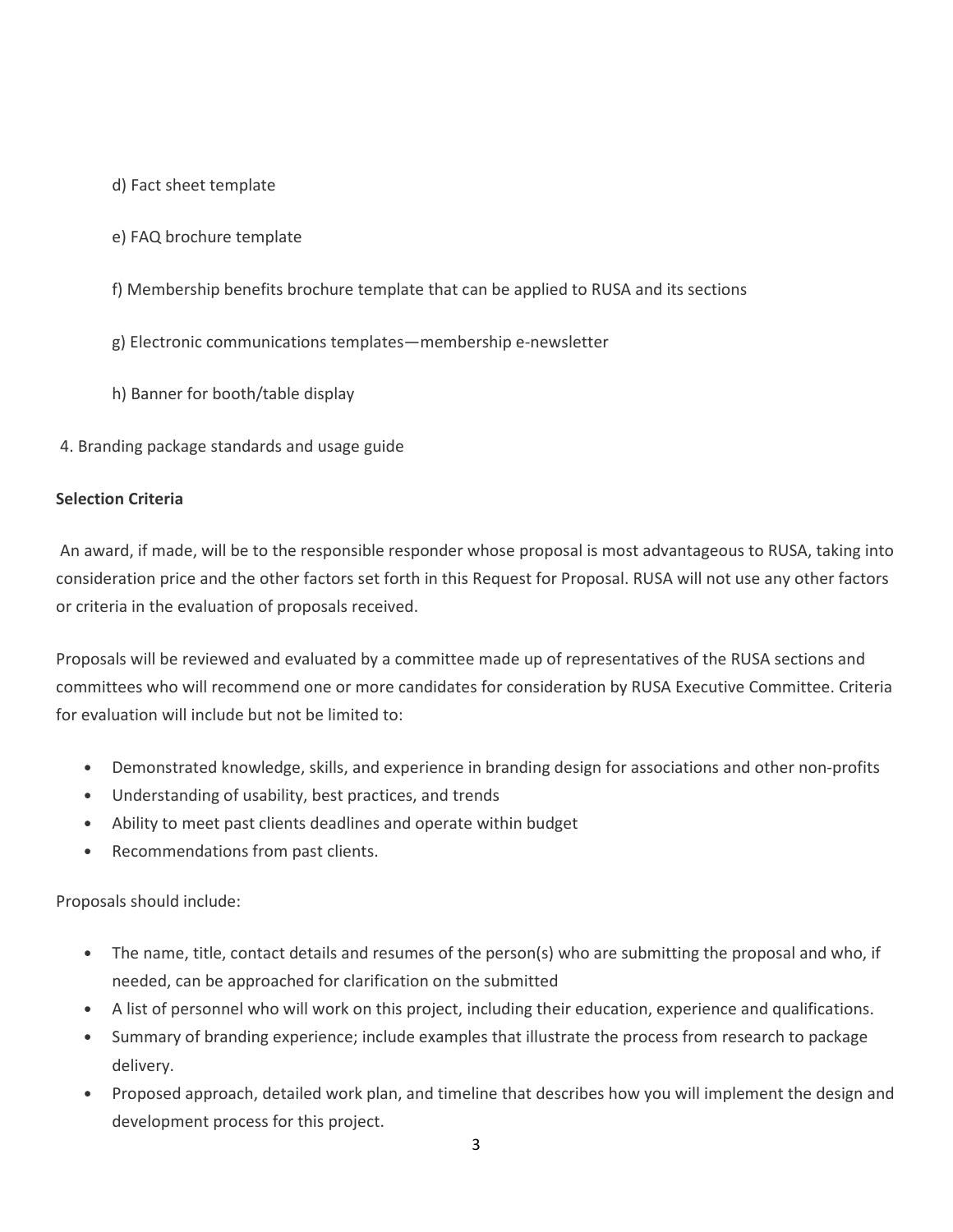• A Project Budget that that includes:

(a) a line-item budget for the stages of development in which you will provide the work described in this RFP, and

(b) an hourly rate for subsequent work that may be required or deemed necessary.

- A portfolio that showcases your current work, with a strong emphasis on branding or rebranding.
- Three references from people who have used your services for branding.

The RUSA Executive Committee may request the consultant to attend a meeting, make a brief presentation, and answer questions regarding their proposals. The RUSA Executive Committee reserves the right to reject any and all proposals. The RUSA Executive Committee reserves the right to cancel the award of the contract at any time prior to the execution of the contract by both parties.

Final acceptance of a proposal will be based on all information from the communications with responders.

# **Submittal Requirements:**

The deadline for questions is March 3, 2014. Questions must be directed to the RUSA Executive Director, shornung@ala.org, 312-280-4395 by Monday, March 3, 2014 at 3:00 p.m. Central Standard Time.

RUSA requires three (3) copies of the proposal as well as one electronic copy sent via email as a PDF file sent to Marianne Braverman, mbraverman@ala.org sent to:

Marianne Braverman American Library Association RUSA 50 E. Huron Chicago IL 60611

Email submissions must have "RUSA Branding RFP" in the subject line. Responders will be asked to submit samples of previous branding projects and strategies. A consultant will be selected on relevant experience, portfolio samples and other review and assessment criteria per the Request for Proposal (RFP) document.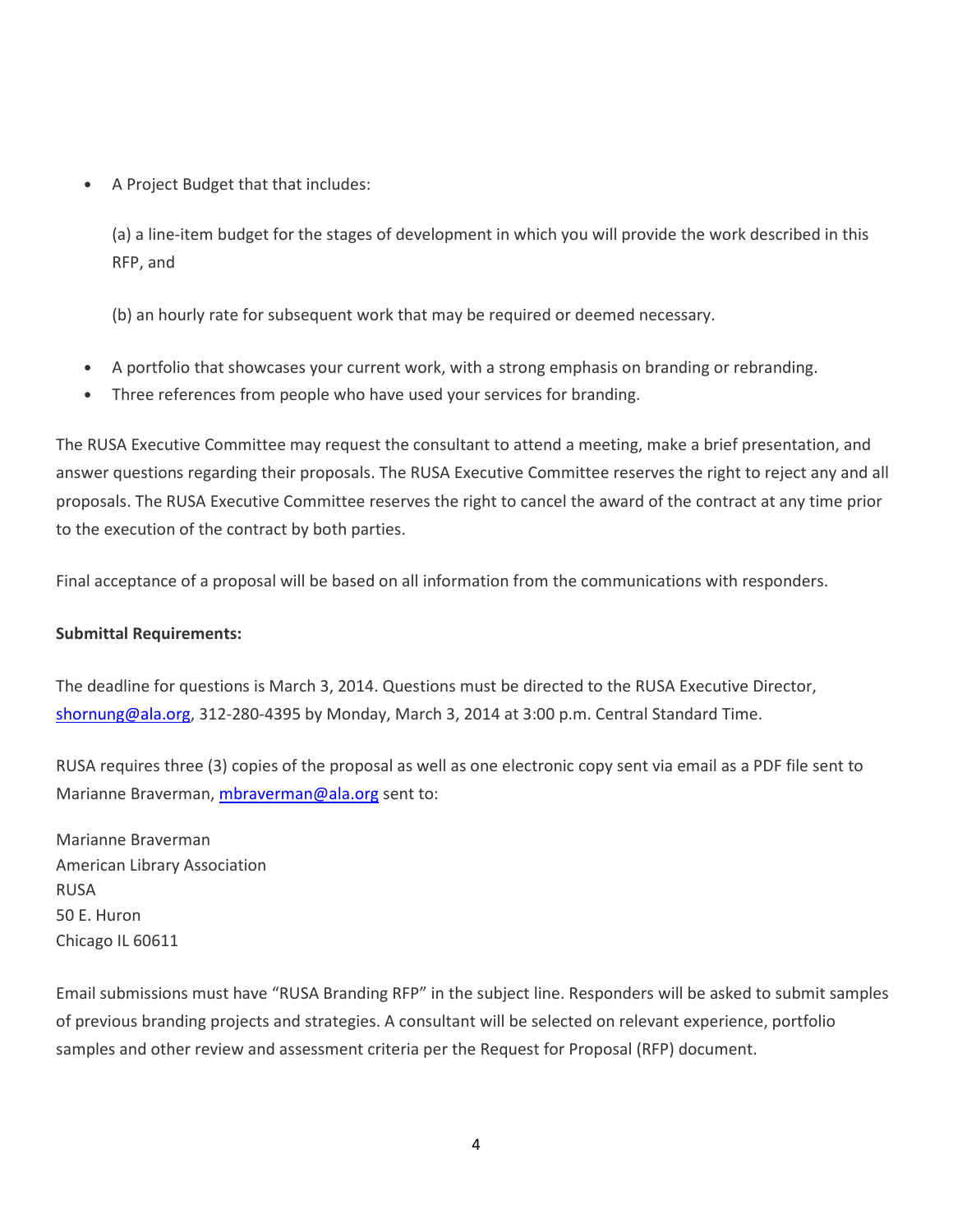# **Proposals must be received by Friday, March 14, 2014 at 5:00 p.m. Central Standard Time. The address for submittals is:**

Marianne Braverman American Library Association RUSA 50 E. Huron Chicago IL 60611

Email submissions must have "RUSA Branding RFP" in the subject line. Proposals arriving after the time and date for opening will not be considered and will be returned to the vendor unopened. Faxed and/or verbal proposals are not acceptable. The vendor will be solely responsible for ensuring that its proposal is delivered to the correct address in a timely fashion.

## **Assumptions and Agreements:**

RUSA complies with the American with Disabilities Act (ADA). If there is any accommodation needed, please advise the RUSA executive director, Susan Hornung, shornung@ala.org.

RUSA reserves the right to reject any and/or all proposals or to waive any informality therein; to accept or reject portions of any proposal; to negotiate with the successful firm; to award the contract based on RUSA's needs and requirements.

RUSA also reserves the right to cancel or to reissue the RFP in whole or in part, prior to the execution of a contract.

RUSA will not be liable for any costs incurred by the Consultant in preparation of a proposal submitted in response to this RFP, in conduct of a presentation, or any other activities related to responding to this RFP.

RUSA shall have a reasonable opportunity to inspect all service performed by, work produced and portfolio of the Contractor.

The final timetable may vary from the one included in the original RFP.

The Contractor is retained solely for the purposes of and to the extent set forth in the proposal. Contractor's relationship to RUSA during the term of this contract shall be that of an independent contractor. Contractor is responsible for having all insurance, licenses, permits, etc. which may apply to this type of service.